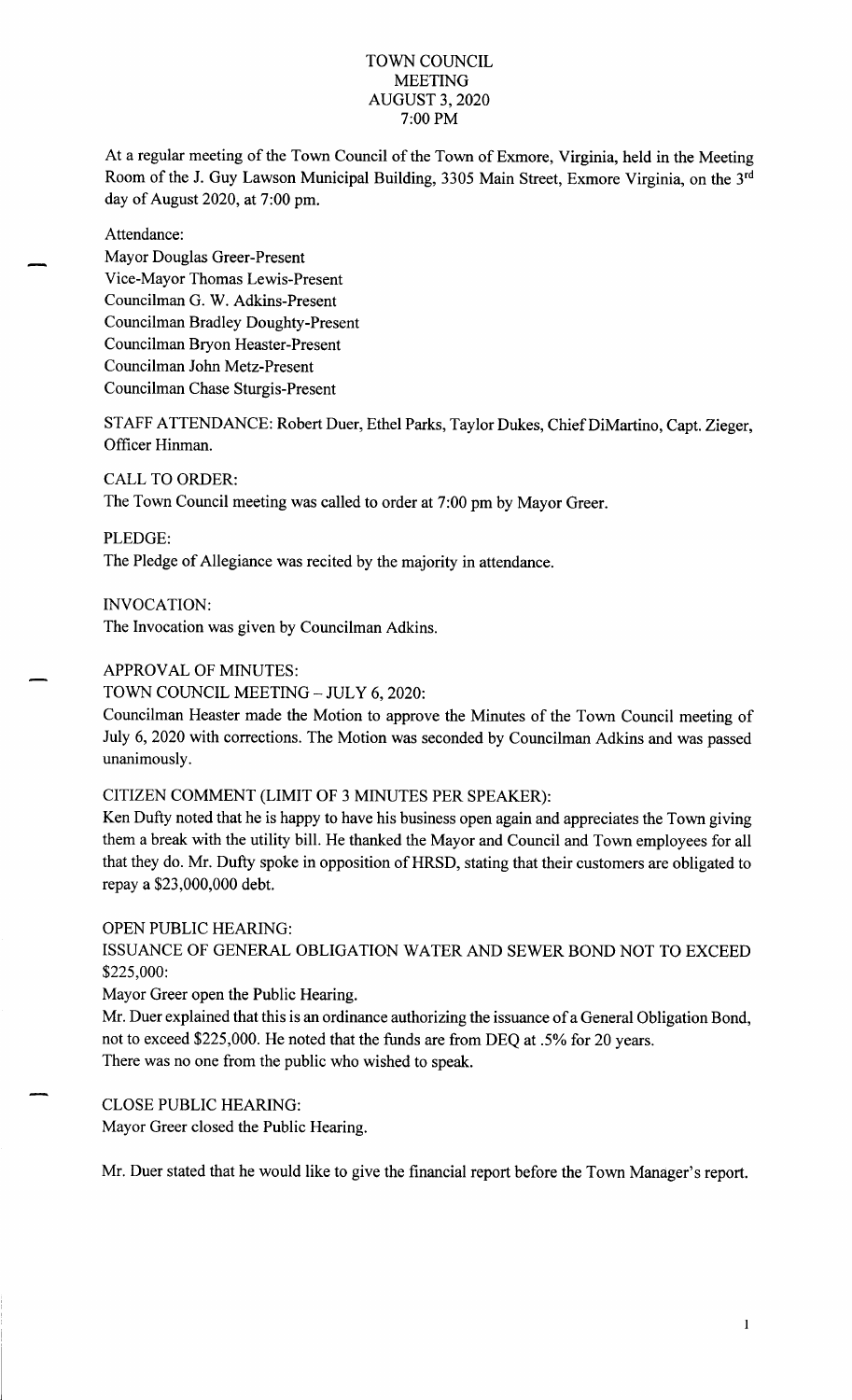# FINANCIAL REPORT - MR. DUER: JULY 2020 SUMMARY:

Mr. Duer noted that July was not a good month with three payrolls and assured the Mayor and Council that we continue to move forward. The COVID relief for utility customers is, to date since April, at \$19,241.38. He said that there are 60 accounts with a balance of over \$15,000 that should be cut off but can not be due to the Governor's restrictions. Transient Occupancy Tax revenue has decreased \$15,000 from last year, Sales and Meals Taxes are down as well, and Police Fines are down due to the Courts being closed. Total income for July was \$134,618 and expenses were \$180,614 for a net loss of \$45,996.

# TOWN MANAGER'S REPORT - MR. DUER:

Mr. Duer noted that Mrs. Parks will celebrate 19 years with the Town this month.

Due to the impending storm, trash pickup has been moved to Wednesday this week. Mr. Duer said that now that the water project is complete, the old wells need to be decommissioned and we need to close on the bond. He noted that the old generator is of no use to the Town now and asked the Mayor and Council's opinion on auctioning it by sealed bid. It was the general consensus of the Council to auction the old generator. Mr. Duer made the recommendation to wait until spring and revisit the donation to the Spay/Neuter Organization. There is an individual who wants to bring a railroad car to Exmore from Cape Charles. Mr. Duer noted that we already have one railroad car, the train station and the bathrooms that we need to do something with. He said that the Town does not own the property and we need to decide what to do with the buildings and the car. There was no interest in the extra railroad car. We have been given a 10% reduction in our VRSA premiums for the safety program that we have started.

The sewer P.E.R. is complete. Mr. Duer stated that although he has asked the County if the CARES Act funds can be used for utility bills and business licenses, he has not received a response. We continue to have issues at the Park with vandalism.

### NEW BUSINESS:

AN ORDINANCE AUTHORIZING THE ISSUANCE OF A GENERAL OBLIGATION WATER AND SEWER BONDS OF THE TOWN OF EXMORE:

Councilman Sturgis read the Covering Certificate For Ordinance. The Ordinance was adopted with a unanimous, affirmative vote with the Mayor and all Councilmen present.

RESOLUTION PROVIDING FOR THE ISSUANCE, SALE AND AWARD OF A TAXABLE GENERAL OBLIGATION WATER AND SEWER BOND, SERIES 2020, OF THE TOWN OF EXMORE:

Mr. Dukes read the Covering Certificate For Resolution. The Resolution was adopted with a unanimous, affirmative vote with the Mayor and all Councilmen present.

OLD BUSINESS:

UPDATE ON WELL PROJECT - MR. DUKES: Previously reported.

UPDATE ON SEWER PROJECT - MR. DUER & MR. DUKES:

P.E.R. OF JULY 23, 2020 FROM BOWMAN CONSULTING:

Mr. Dukes reported that the total estimated cost for the combined collection system and treatment plant will be \$17,255,000 and the annual O & M cost will be \$208,346. The monthly sewer rate is a proposed tier rate at \$45.00 for usage up to 4,500 gallons.

CONNECTION COSTS:

The proposed connection cost will be \$2,000 for existing users and \$4,500 for new users in the first year and \$8,000 for new connections thereafter.

PPEA:

No report.